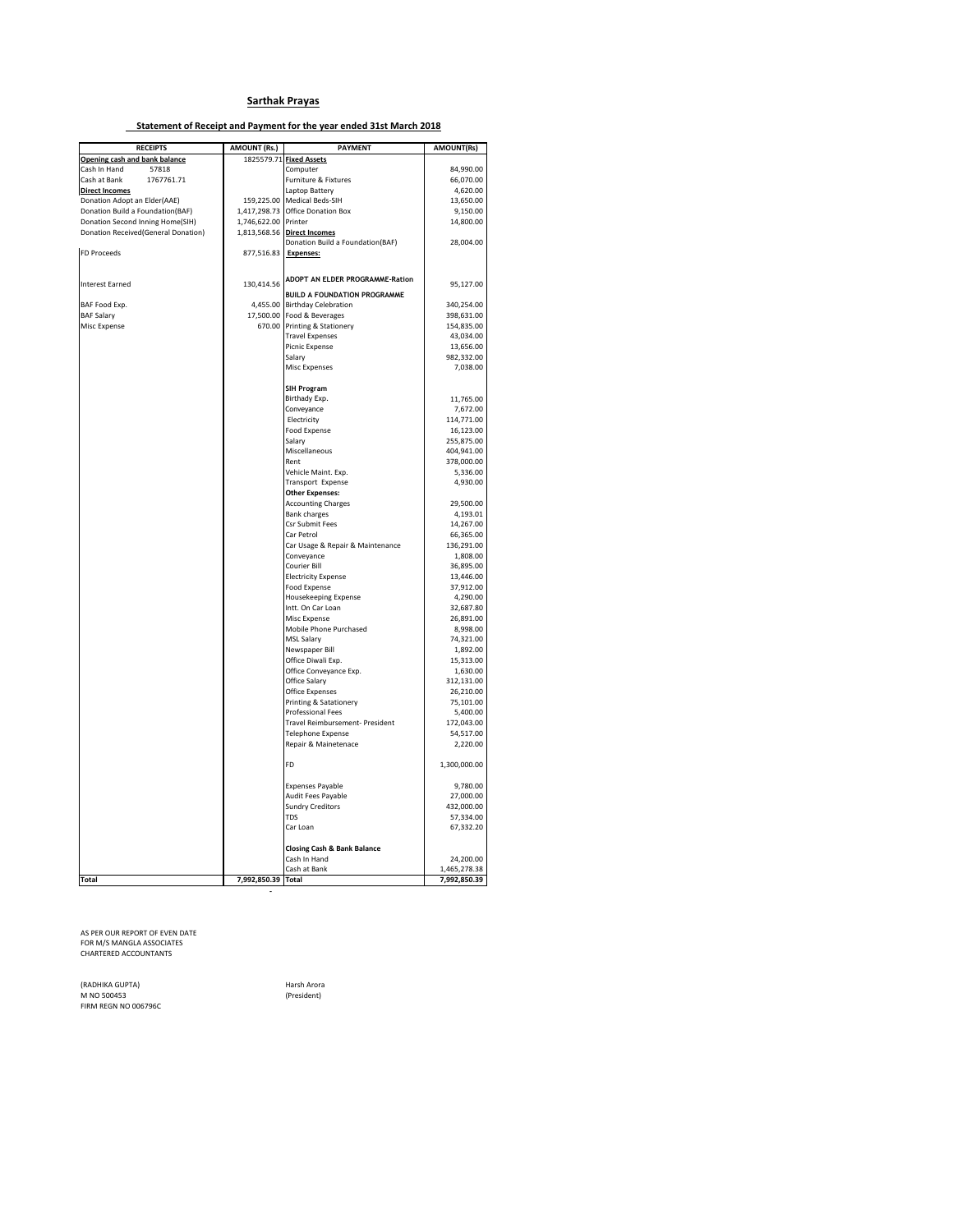#### **Sarthak Prayas Income and Expenditure A/c for the year ended 31st March 2018**

| <b>EXPENDITURE</b>                     | AMOUNT (Rs.)     | <b>INCOME</b>                        | AMOUNT(Rs)   |
|----------------------------------------|------------------|--------------------------------------|--------------|
| <b>ADOPT AN ELDER PROGRAMME-Ration</b> | 95,127.00        |                                      |              |
|                                        |                  | Donation Adopt an Elder(AAE)         | 159,225.00   |
|                                        |                  | Donation Build a Foundation(BAF)     | 1389294.73   |
| <b>BUILD A FOUNDATION PROGRAMME</b>    |                  | Donation Second Inning Home (SIH)    | 1,746,622.00 |
| <b>Birthday Celebration</b>            | 340,254.00       | Donation Received (General Donation) | 1,813,568.56 |
| Food Exp.                              | 394,176.00       |                                      |              |
| Printing & Stationery                  |                  | 154,835.00 Interest Earned           | 130,414.56   |
| Picnic Expense                         | 13,656.00        |                                      |              |
| Salary                                 | 1,013,157.00     |                                      |              |
| <b>Misc Expenses</b>                   | 7,038.00         |                                      |              |
| <b>Travel Expenses</b>                 | 43,034.00        |                                      |              |
|                                        |                  |                                      |              |
| <b>SIH Program</b>                     |                  |                                      |              |
| <b>Birthday Expenses</b>               | 11,765.00        |                                      |              |
| Conveyance                             | 7,672.00         |                                      |              |
| Electricity                            | 114,771.00       |                                      |              |
| <b>Food Expense</b>                    | 16,123.00        |                                      |              |
| Salary                                 | 255,875.00       |                                      |              |
| Miscellaneous                          | 404,941.00       |                                      |              |
| Rent                                   | 378,000.00       |                                      |              |
| <b>Transport Expenses</b>              | 4,930.00         |                                      |              |
| Vehicle Maintence Exp.                 | 5,336.00         |                                      |              |
| <b>Other Expenses:</b>                 |                  |                                      |              |
| <b>Accounting Charges</b>              | 29,500.00        |                                      |              |
| <b>Audit Fees</b>                      | 40,000.00        |                                      |              |
| <b>Bank Charges</b>                    | 4,193.01         |                                      |              |
| Car Petrol                             | 66,365.00        |                                      |              |
| Car Usage & Repair & Maintenance       | 136,291.00       |                                      |              |
| Conveyance                             | 1,808.00         |                                      |              |
| <b>Courier Bill</b>                    | 36,895.00        |                                      |              |
| <b>Csr Submit Fees</b>                 | 14,267.00        |                                      |              |
| <b>Electricity Expenses</b>            | 13,446.00        |                                      |              |
| Food Expense                           | 37,912.00        |                                      |              |
| Housekeeping Expense                   | 4,290.00         |                                      |              |
| Intt. on Car Loan                      | 32,687.80        |                                      |              |
| Misc Expense                           | 26,221.00        |                                      |              |
| Mobile Phone Purchased                 | 8,998.00         |                                      |              |
| <b>MSL Salary</b>                      | 83,321.00        |                                      |              |
| Newspaper Bill                         | 1,892.00         |                                      |              |
| <b>Office Expenses</b>                 | 26,210.00        |                                      |              |
| Office Expenses Conveyance             | 1,630.00         |                                      |              |
| Office Rent                            | 480,000.00       |                                      |              |
| Office Diwali Expenses                 | 15,313.00        |                                      |              |
| Office Salary                          | 329,055.00       |                                      |              |
| Printing & Satationery                 | 75,101.00        |                                      |              |
| <b>Professional Expenses</b>           | 5,400.00         |                                      |              |
| Repair & Mainetenace                   | 2,220.00         |                                      |              |
| Travel Reimbursement- President        | 172,043.00       |                                      |              |
| Telephone Expense                      | 54,517.00        |                                      |              |
| <b>Net Profit</b>                      | 278859.04        |                                      |              |
| <b>Total</b>                           | 5239124.85 Total |                                      | 5239124.85   |
|                                        | 0.00             |                                      |              |

AS PER OUR REPORT OF EVEN DATE FOR M/S MANGLA ASSOCIATES CHARTERED ACCOUNTANTS

(RADHIKA GUPTA) **Harsh Arora** M NO 500453 (President) FIRM REGN NO 006796C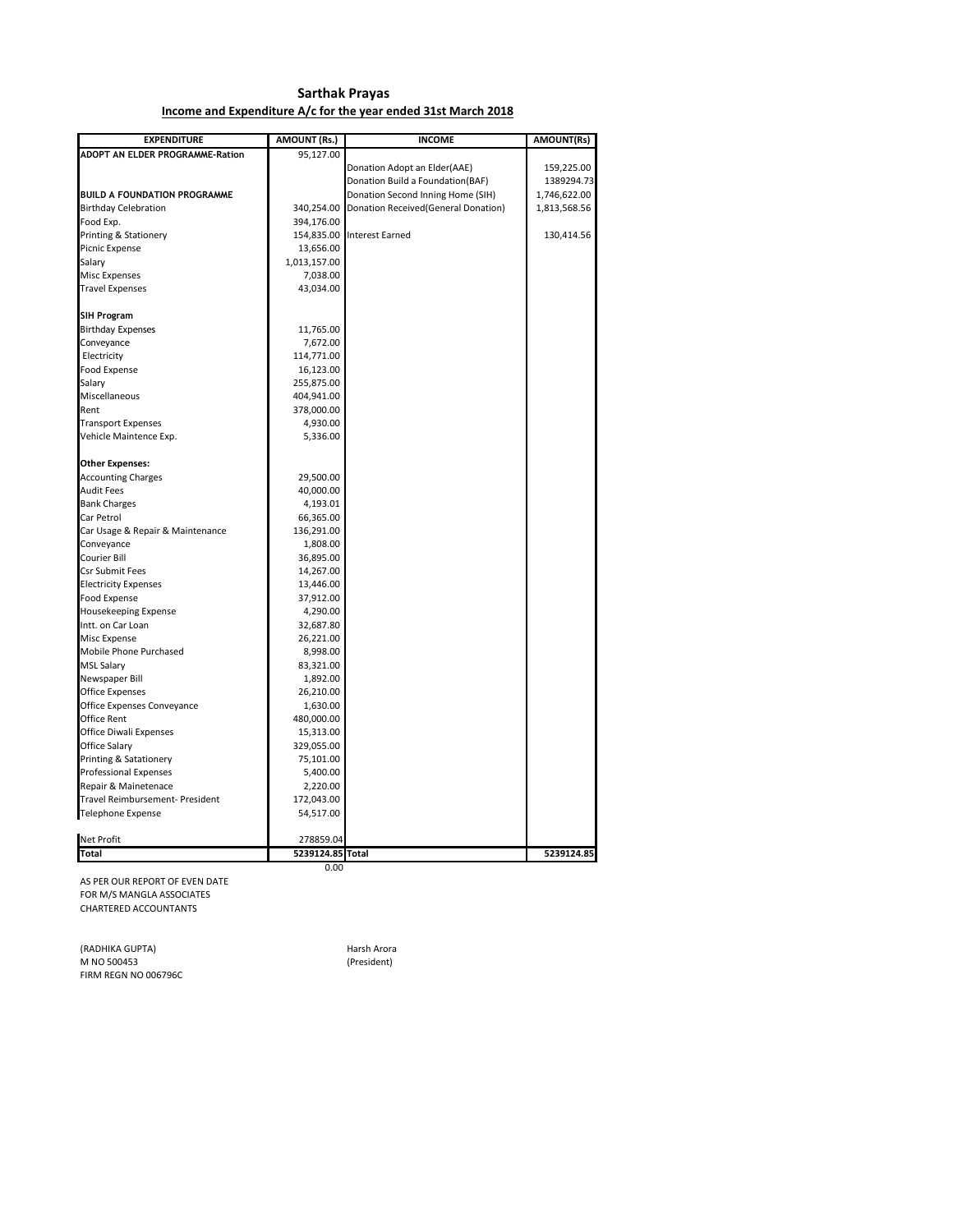## **CACULATION FOR FORM 10B**

|                               | FY17-18      |          |
|-------------------------------|--------------|----------|
| <b>TOTAL INCOME</b>           | 5,239,238.75 |          |
| LESS:-SET APART F/Y17-18      | 1,347,383.00 | 25.71715 |
|                               |              |          |
| <b>TOTAL</b>                  | 3,891,855.75 |          |
| ADD:-SET APART FY 16-17       | 1,446,828.00 |          |
|                               |              |          |
| <b>TOTAL INCOME</b>           | 5,338,683.75 |          |
| ACTUAL EXPENSES (FY 17-18)    | 4,960,379.68 |          |
| <b>ACTUAL EXP. %</b>          | 92.91        |          |
|                               |              |          |
| <b>EXPENSES SHOULD BE 85%</b> | 4537881.19   |          |
| <b>EXP. %</b>                 | 85.00        |          |
|                               |              |          |
| <b>NET AMOUNT</b>             | 378,304.07   |          |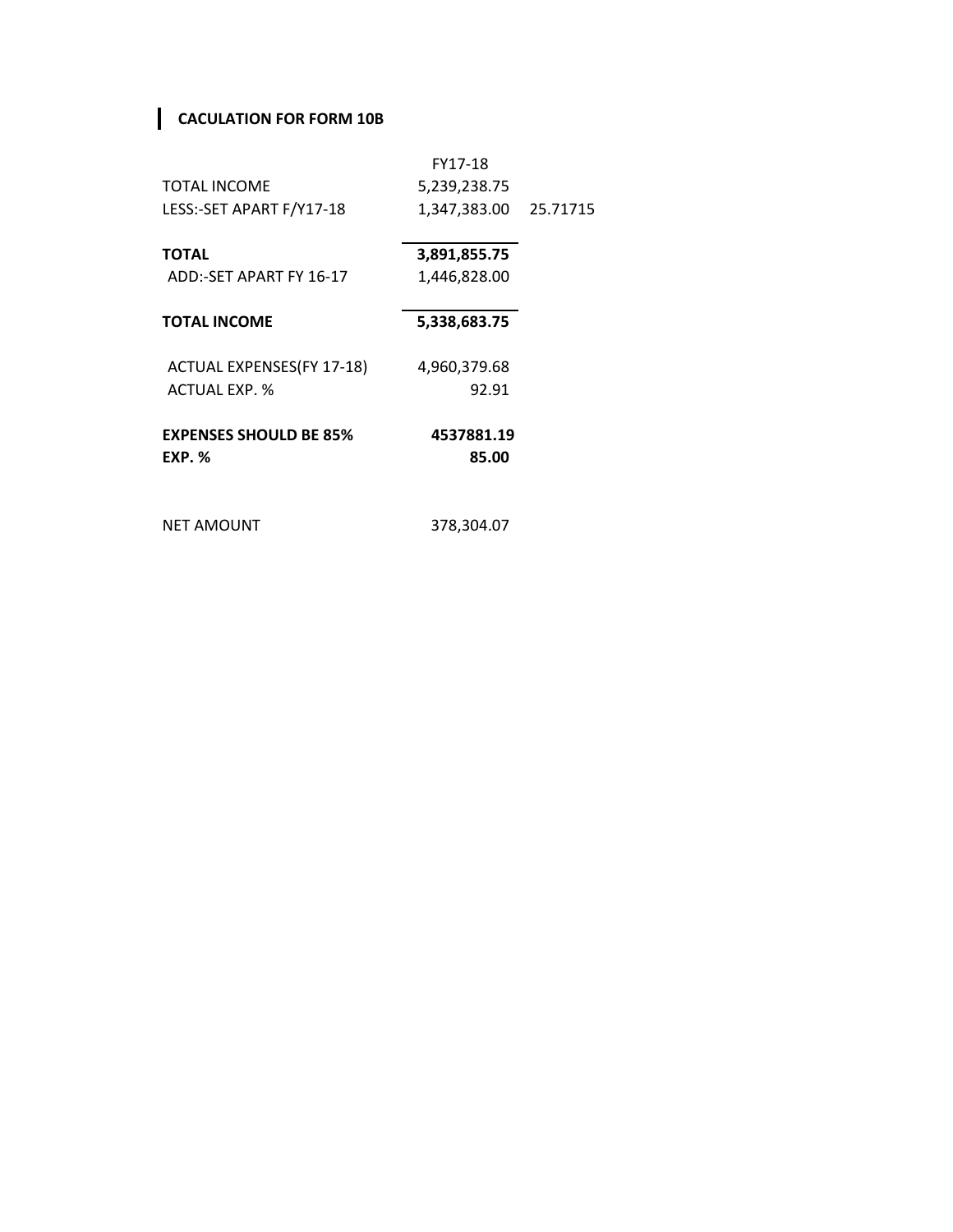## **Sarthak Prayas**

# **Liabilities Amount Amount Assets Amount Balance Sheet as on 31st March 2018**

| <b>Capital Account:</b>    |                    | <b>Fixed Assets</b>                 |              |
|----------------------------|--------------------|-------------------------------------|--------------|
| <b>Opening Balance</b>     |                    | 2,486,495.84 Air Conditioner        | 22,700.00    |
| Add-Surplus/Deficit        |                    | 278,859.04 Assets Purchased, Laptop | 19,989.00    |
|                            |                    | Car                                 | 456,898.00   |
|                            |                    | Computer                            | 89,061.60    |
| Loans                      |                    | <b>Credit Card Machine</b>          | 6,500.00     |
| Car Loan                   |                    | 307,035.80 Fridge & Washing Machine | 44,710.00    |
|                            |                    | Furniture & Fixtures                | 182,775.00   |
|                            |                    | <b>Iron Rocks</b>                   | 12,180.00    |
|                            |                    | Labtop Battry                       | 7,720.00     |
|                            |                    | <b>Medical Beds-SIH</b>             | 13,650.00    |
|                            |                    | <b>Office Donation Box</b>          | 9,150.00     |
|                            |                    | <b>Office Equipments</b>            | 33,352.50    |
|                            |                    | Phone                               | 13,647.00    |
|                            |                    | Printer                             | 14,800.00    |
|                            |                    | <b>Water Cooler</b>                 | 19,887.00    |
|                            |                    | Investment                          |              |
|                            |                    | <b>FD</b>                           | 705,555.00   |
| <b>Current Liabilities</b> |                    | <b>Current Assets</b>               |              |
| O/s Audit Fees             |                    | 36,000.00 Secuirty Deposit          | 100,000.00   |
| O/s Salary                 | 130,535.00         | Cash In Hand                        | 24,200.00    |
| <b>TDS Payable</b>         | 4,000.00           | Cash At Bank                        | 1,465,278.38 |
|                            |                    | <b>TDS</b>                          | 872.20       |
|                            |                    |                                     |              |
|                            |                    |                                     |              |
|                            |                    |                                     |              |
| <b>Total</b>               | 3,242,925.68 Total |                                     | 3,242,925.68 |

- 100 minutes

AS PER OUR REPORT OF EVEN DATE FOR M/S MANGLA ASSOCIATES CHARTERED ACCOUNTANTS

(RADHIKA GUPTA) (RADHIKA GUPTA)<br>M NO 500453 (President) (President) M NO 500453 FIRM REGN NO 006796C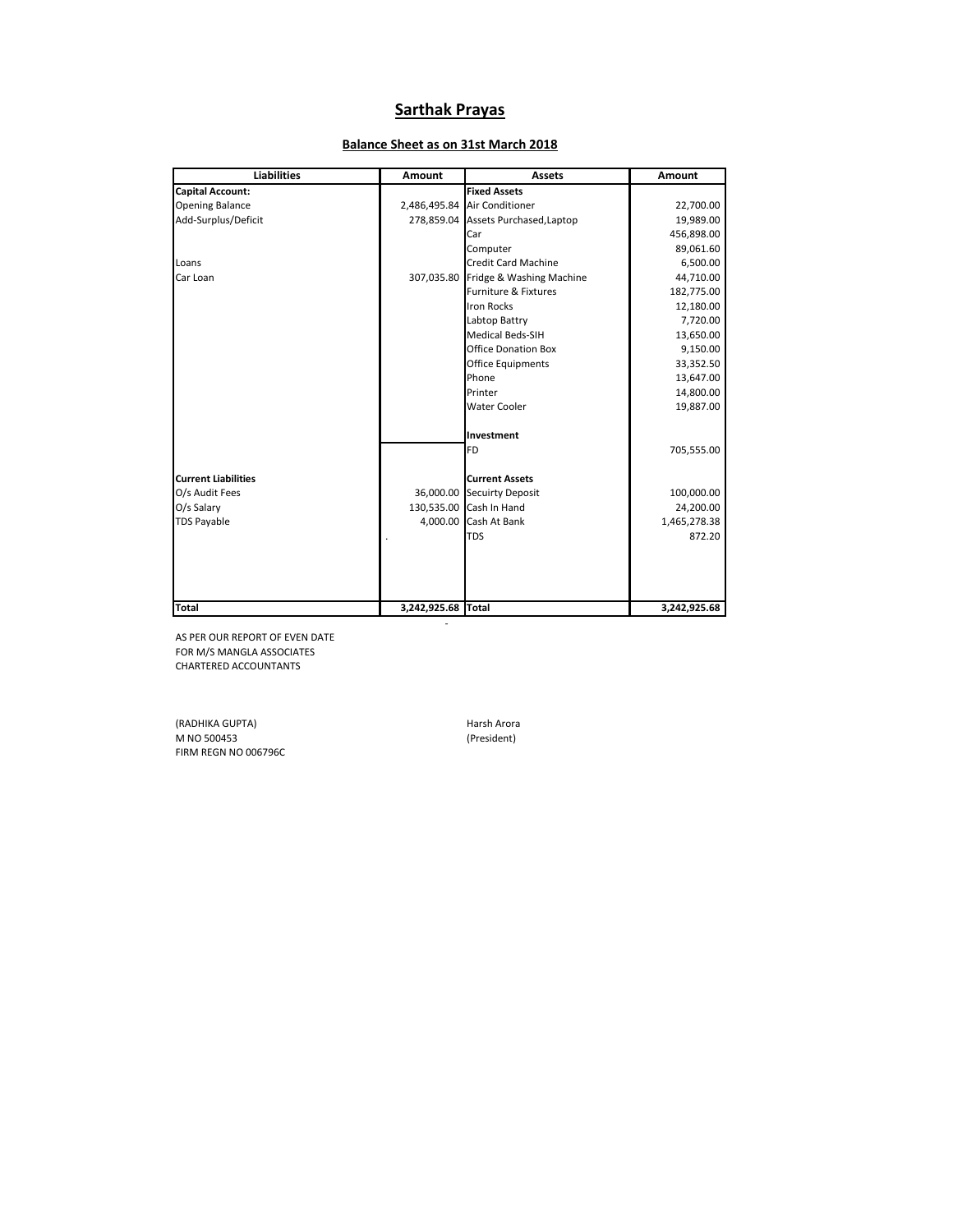|                                                                                         | For the year ended 31<br><b>March 2018</b> |
|-----------------------------------------------------------------------------------------|--------------------------------------------|
| Opening balance<br>Add-Being transferred from Income and Expenditure<br>Closing balance | 2,486,495.84<br>278,859.04<br>2,765,354.88 |
|                                                                                         |                                            |

#### **Note 2 RESERVES & SURPLUS**

|                                                   | For the year ended 31<br><b>March 2018</b> |
|---------------------------------------------------|--------------------------------------------|
| (a)Surplus of Income over Expenditure             |                                            |
| Opening balance                                   | 1,550,134.19                               |
| Add-Being transferred from Income and Expenditure | 278,859.04                                 |
| Closing balance                                   | 1,828,993.23                               |
|                                                   |                                            |

#### **Note 3 LONG TERM PROVISIONS**

| <b>Particulars</b>                   | For the year ended 31<br><b>March 2018</b> |
|--------------------------------------|--------------------------------------------|
| <b>Provision for Gratuity</b>        |                                            |
| Provision for Leave Travel Allowance |                                            |
| Total                                |                                            |

#### **Note 4 OTHER CURRENT LIABILITIES**

|                                                              | For the year ended 31 |
|--------------------------------------------------------------|-----------------------|
| <b>Particulars</b>                                           | <b>March 2018</b>     |
| (a)Statutory Remmitances (Contribution to Professional Tax)  |                       |
|                                                              |                       |
| (b) Funds raised for other Developmental Organizations       |                       |
| Balance as per last Balance Sheet                            |                       |
| Add-Transfer from Grant Balances                             |                       |
| Add- Received during the Year                                |                       |
| Less-Disbursements during The Year                           |                       |
| (c)Grant Balances(Donor Adviced Funds)                       |                       |
| <b>Opening Balance</b>                                       |                       |
| Add-Received during the Year                                 |                       |
| Add-transfer from Surplus in Income and Expenditure          |                       |
| Less-Disbursed to NGO'S                                      |                       |
| Less-Utilised during the year for Joy of Giving Week Expense |                       |
| Less-Transferred to Funds Raised for other Developmental     |                       |
| Organizations                                                |                       |
| (d)Provision for Expenses                                    |                       |
| TDS Payable                                                  | 4,000.00              |
| <b>Outsatnding Salary</b>                                    | 130,535.00            |
| Audit Fees Payable                                           | 36,000.00             |
|                                                              | 170.535.00            |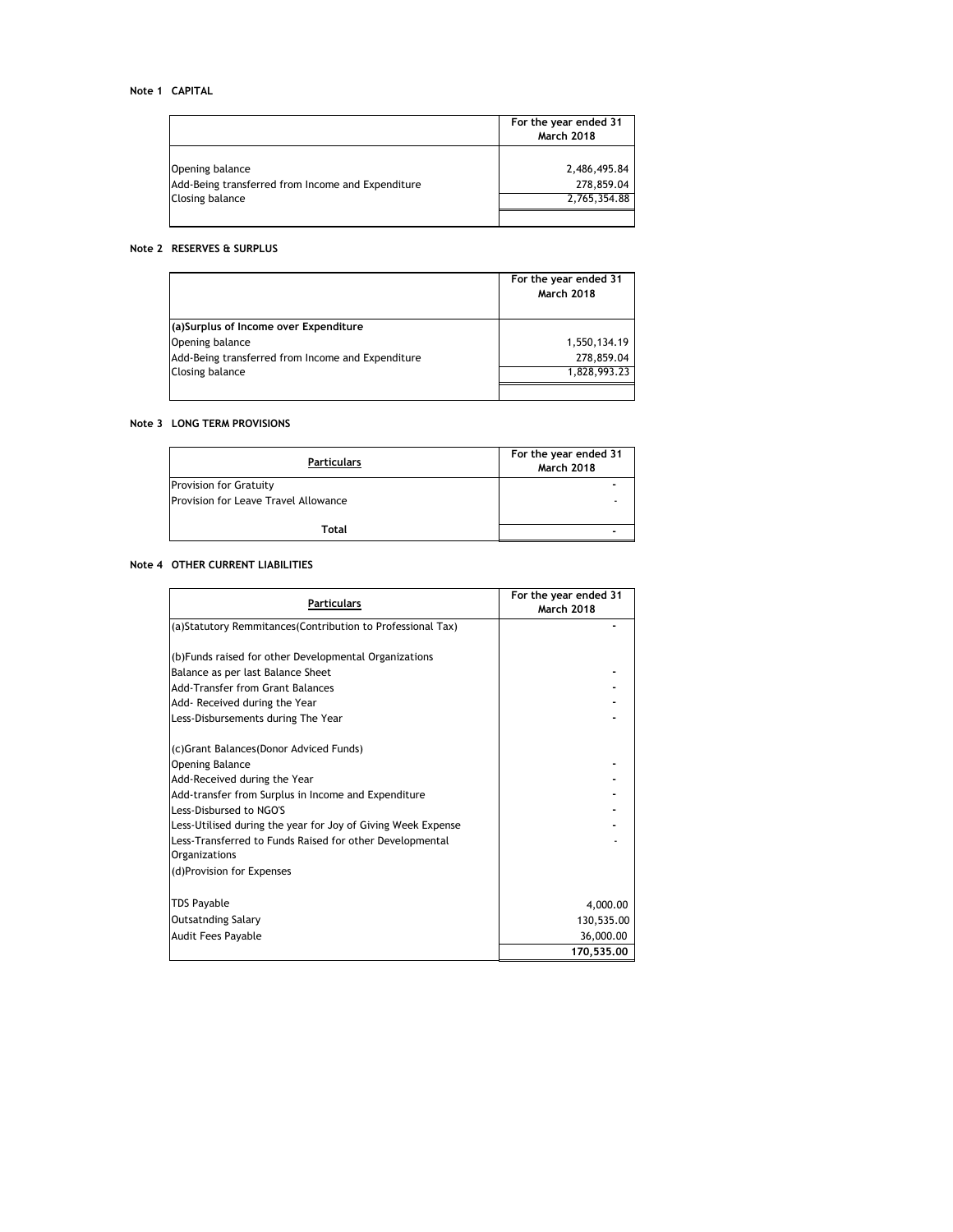#### **Note 5 RECONCILIATION OF DEPRECIATION CHARGE**

| <b>Particulars</b>                        | For the year ended 31<br><b>March 2018</b> |
|-------------------------------------------|--------------------------------------------|
| Depreciation as per Note                  |                                            |
| Less-Transferred to Capital Grant Reserve |                                            |
| <b>Net Depreciation</b>                   |                                            |

#### **Note 6 LONG TERM LOANS AND ADVANCES**

| <b>Particulars</b> | For the year ended 31<br><b>March 2018</b> |
|--------------------|--------------------------------------------|
| Car Loan           | 307,035.80                                 |
| Total              | 307,035.80                                 |

#### **Note 7 CURRENT INVESTMENTS**

| Particulars          | For the year ended 31<br><b>March 2018</b> |
|----------------------|--------------------------------------------|
| <b>Fixed Deposit</b> | 705,555.00                                 |
| Total                | 705,555.00                                 |

#### **Note 8 CASH & CASH EQUIVALENTS**

|                           | <b>Particulars</b> | For the year ended 31<br><b>March 2018</b> |
|---------------------------|--------------------|--------------------------------------------|
| <b>BALANCE WITH BANKS</b> |                    | 1,465,278.78                               |
| <b>HDFC Bank</b>          | 1352339.65         |                                            |
| <b>ICICI Bank</b>         | 87210.89           |                                            |
| Yes Bank                  | 25727.84           |                                            |
| ICASH IN HAND             |                    | 24,200.00                                  |
|                           | Total              | 1,489,478.78                               |

#### **Note 9 SHORT TERM LOANS AND ADVANCES**

| <b>Particulars</b>      | For the year ended 31<br><b>March 2018</b> |
|-------------------------|--------------------------------------------|
| Security Deposits       | 100,000.00                                 |
| <b>Prepaid Expenses</b> | ۰                                          |
| Total                   | 100,000,00                                 |

#### **Note 10 OTHER CURRENT ASSSETS**

| <b>Particulars</b> | For the year ended 31<br><b>March 2018</b> |
|--------------------|--------------------------------------------|
| Others             |                                            |
| Total              |                                            |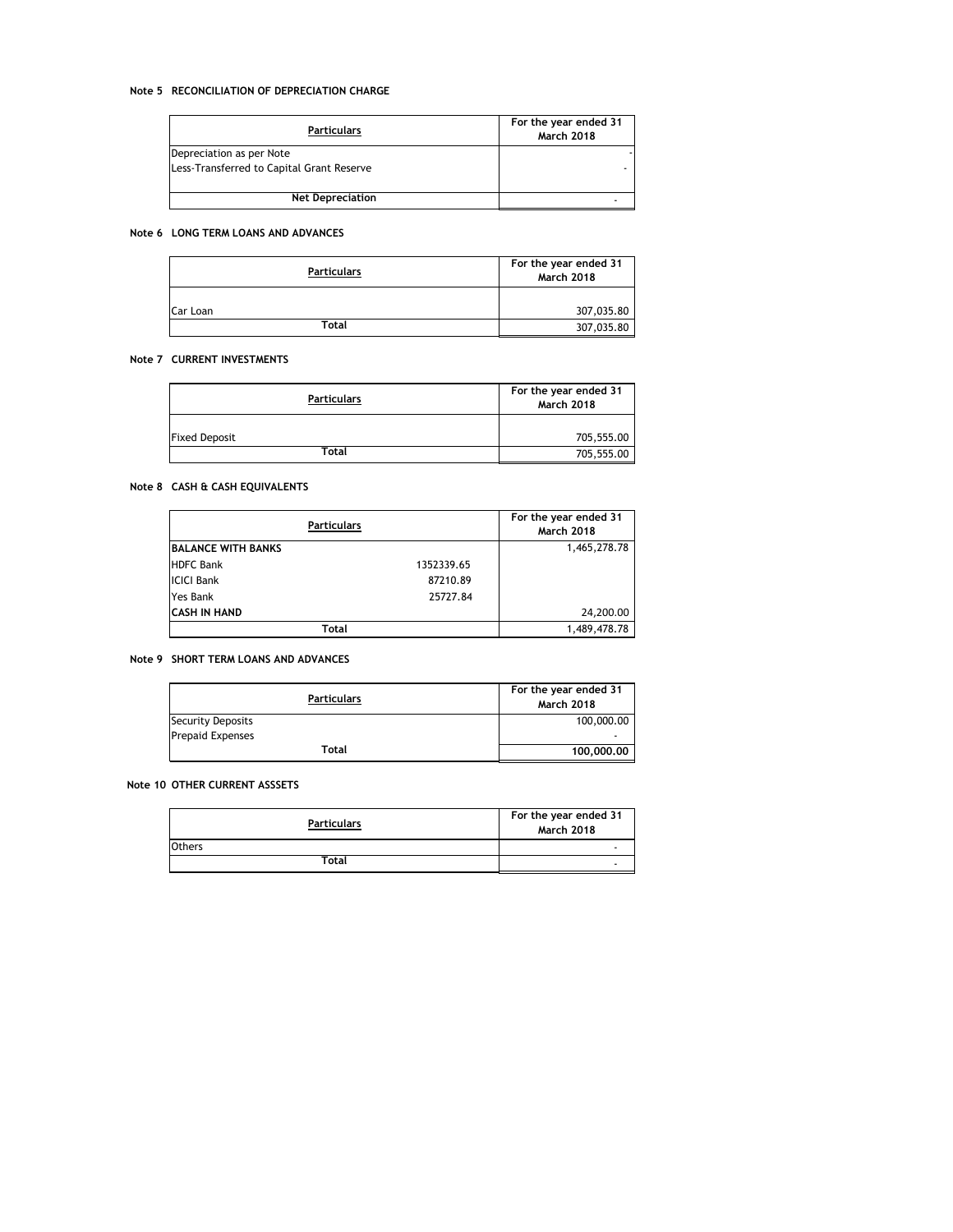#### **Note 11 DONATION RECEIVED FOR COVERING ADMINISTRATIVE COSTS**

| <b>Particulars</b>                   | For the year ended 31<br><b>March 2018</b> |
|--------------------------------------|--------------------------------------------|
| Donation Adopt an Elder(AAE)         | 159.225.00                                 |
| Donation Build a Foundation(BAF)     | 1389294.73                                 |
| Donation Received (General Donation) | 1,813,568.66                               |
| Donation Second Inning Home(SIH)     | 1,746,622.00                               |
| Total                                | 5,108,710.39                               |

#### **Note 12 OTHER INCOME**

| <b>Particulars</b> | For the year ended 31<br><b>March 2018</b> |
|--------------------|--------------------------------------------|
| Interest Earned    | 130,528.43                                 |
| Total              | 130,528.43                                 |

#### **Note 13 EMPLOYEE BENEFIT EXPENSES**

|               | Particulars | For the year ended 31<br><b>March 2018</b> |
|---------------|-------------|--------------------------------------------|
| Office Salary |             | 329,055.00                                 |
|               | Total       | 329,055.00                                 |

#### **Note 14 OTHER EXPENSES**

| <b>Particulars</b>                     | For the year ended 31 |
|----------------------------------------|-----------------------|
|                                        | <b>March 2018</b>     |
| Office Expenses:-                      |                       |
| <b>Accounting Charges</b>              | 29,500.00             |
| <b>Audit Fees</b>                      | 40,000.00             |
| <b>Bank charges</b>                    | 4,306.88              |
| Car Petrol                             | 66,365.00             |
| Car Usage & Repair & Maintenance       | 136,291.00            |
| Conveyance                             | 1,808.00              |
| Courier Bill                           | 36,895.00             |
| Csr Submit Bill                        | 14,267.00             |
| <b>Electricity Expense</b>             | 13,446.00             |
| Food Expense                           | 37,912.00             |
| Housekeeping Expense                   | 4,290.00              |
| Intt. On Car Loan                      | 32,687.80             |
| <b>Misc Expense</b>                    | 26,221.00             |
| Mobile phone Purcahsed                 | 8,998.00              |
| <b>MSL Salary</b>                      | 83,321.00             |
| Newspaper Bill                         | 1,892.00              |
| <b>Office Expenses</b>                 | 26,210.00             |
| <b>Office Diwali Expenses</b>          | 15,313.00             |
| Office Conveyance Exp.                 | 1,630.00              |
| Office Salary                          | 329,055.00            |
| <b>Office Rent</b>                     | 480,000.00            |
| Printing & Satationery                 | 75,101.00             |
| <b>Professional Fees</b>               | 5,400.00              |
| Repair & Mainetenace                   | 2,220.00              |
| <b>Travel Reimbursement- President</b> | 172,043.00            |
| <b>Telephone Expense</b>               | 54,517.00             |
| Total                                  | 1699689.68            |

#### **Note 15 ADOPT AN ELDER PROGRAMME(SECOND INNING EXPENSES)**

| <b>Particulars</b> | For the year ended 31<br><b>March 2018</b> |
|--------------------|--------------------------------------------|
| Ration             | 95.127.00                                  |
| Total              | 95127.00                                   |

**Note 16 BUILD A FOUNDATION PROGRAMME**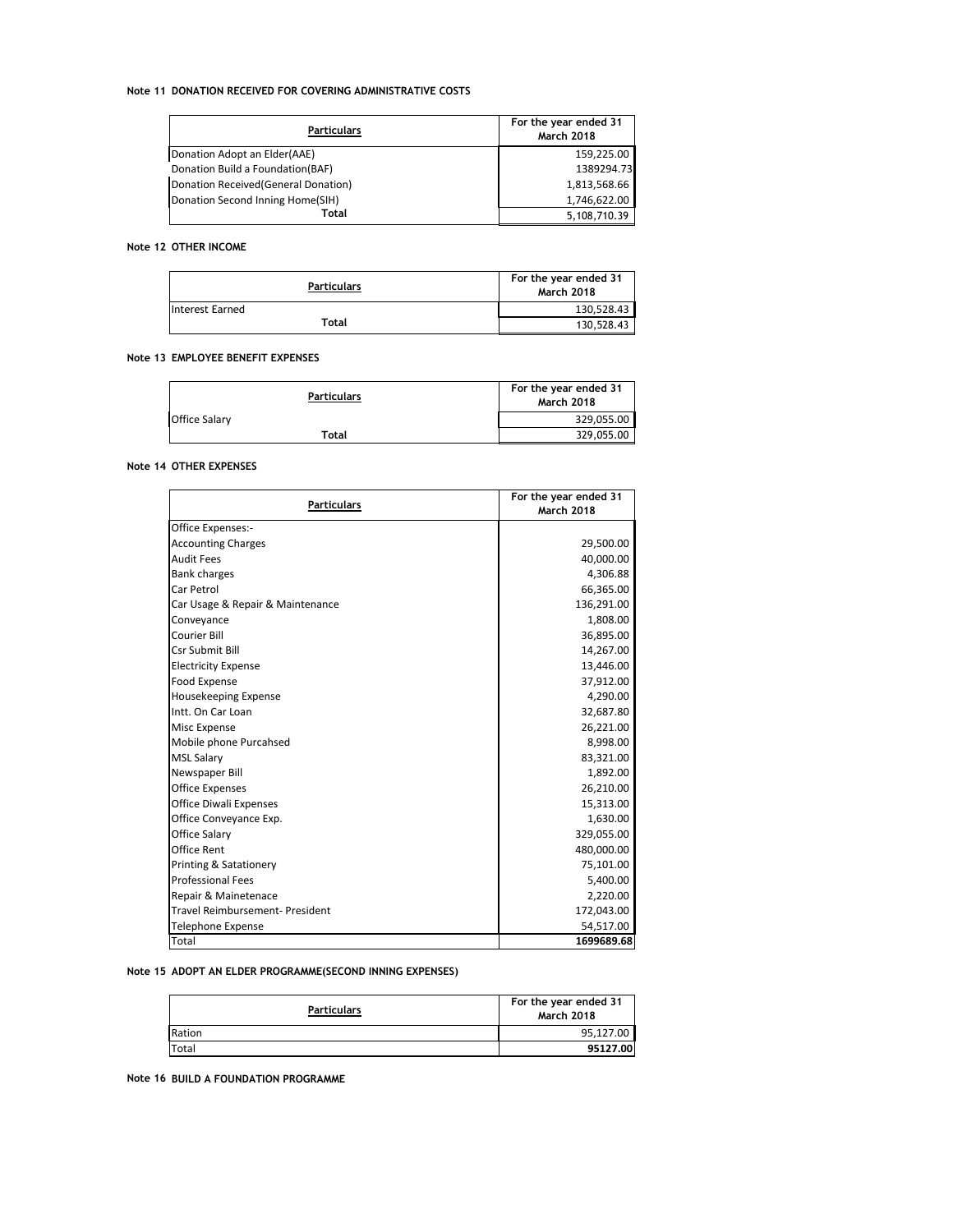| <b>Particulars</b>               | For the year ended 31<br><b>March 2018</b> |
|----------------------------------|--------------------------------------------|
| <b>Birthday Celebration</b>      | 340,254.00                                 |
| Food & Beverages                 | 394,176.00                                 |
| <b>Printing &amp; Stationery</b> | 154,835.00                                 |
| Travel Exp.                      | 43,034.00                                  |
| <b>Picnic Expense</b>            | 13,656.00                                  |
| Salary                           | 1,013,157.00                               |
| <b>Misc Expenses</b>             | 7,038.00                                   |
| Total                            | 1966150.00                                 |

#### **Note 17 SIH Program**

| <b>Particulars</b>       | For the year ended 31<br><b>March 2018</b> |
|--------------------------|--------------------------------------------|
| Birthday Exp.            | 11,765.00                                  |
| Conveyance Exp.          | 7,672.00                                   |
| Electricity Exp.         | 114,771.00                                 |
| Food                     | 16,123.00                                  |
| Salary                   | 255,875.00                                 |
| Miscellaneous            | 404,941.00                                 |
| Rent                     | 378,000.00                                 |
| <b>Transport Expense</b> | 4,930.00                                   |
| Vehicle Maint. Exp.      | 5,336.00                                   |
| Total                    | 1199413.00                                 |